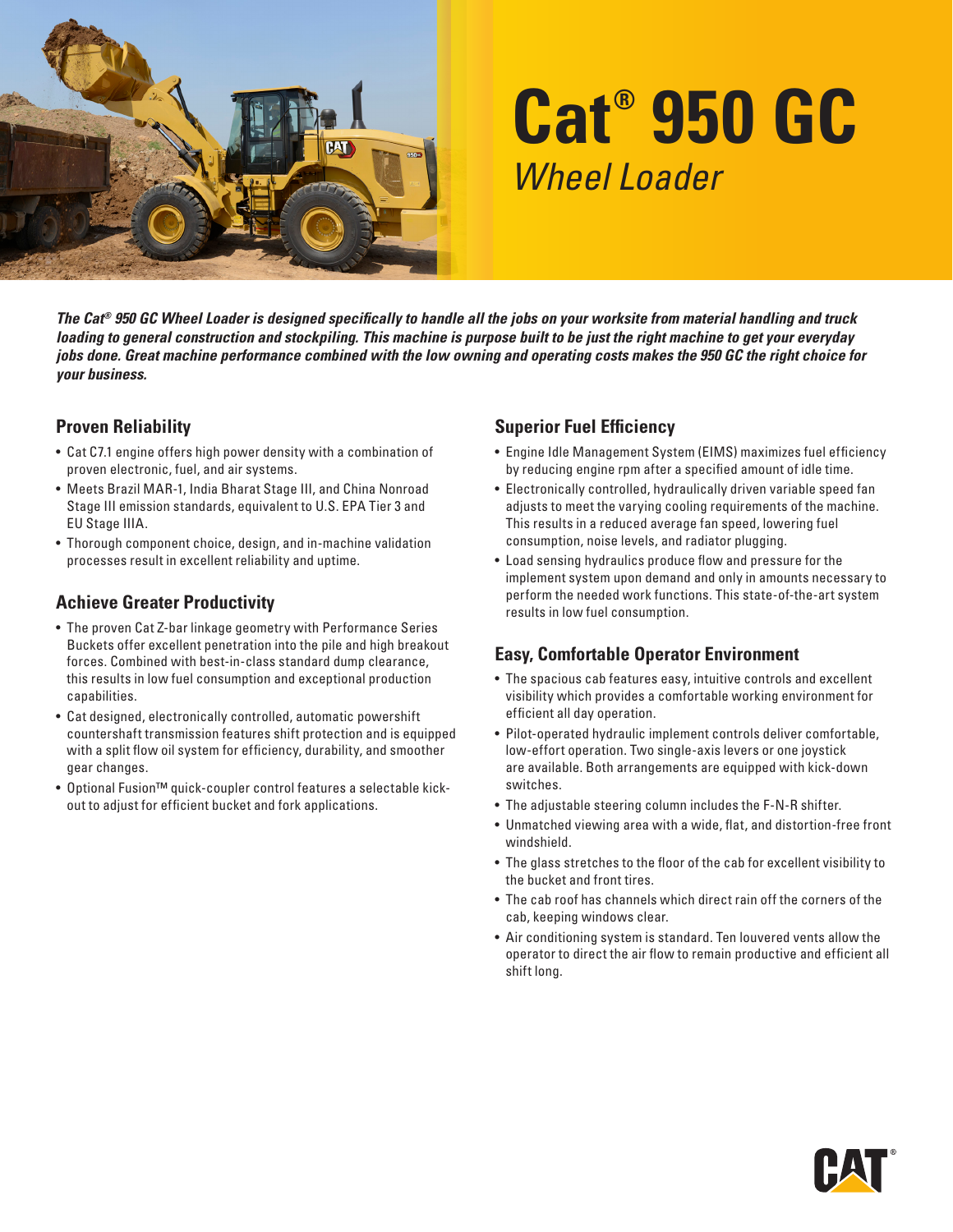## **Safety Features**

- Ladders are standard on both sides of the machine to easily access the cab from the left-hand side and service points from the right-hand side.
- Operator station is equipped with handrails for cab accessibility.
- The main cab door opens to the front and provides wide access to the operator environment.
- Front and rear wipers ensure that a clear view is maintained.
- External rearview mirrors with integrated spot mirrors are standard.
- One large interior mirror is standard.

#### **Reduced Maintenance Time and Costs**

- Grouped service points and sight gauges allow for easy daily maintenance.
- Convenient access to left, right, and rear of engine compartment provides excellent serviceability.
- Electrical and hydraulic service centers, along with additional key serviceability features, help make servicing and in-field component exchange quick, easy, and efficient.
- A rear swing-up grill gives easy cleaning access to the cooling cores.
- Hinged wheel guards are easy to remove/re-install, providing wide access to all maintenance points and to the engine compartment.
- Optional power train bottom guard protects the machine against damage to reduce downtime.
- Optional integrated Cat Autolube system provides full lube system monitoring and diagnostic test visibility. One-button control, including fault flash function.
- Caterpillar design and manufacturing techniques assure outstanding service life.

## **Cat Payload Kit – Optional\***

- On-the-go weighing\*\* for precise load targets with proven accuracy, flexible installation, and easy calibration and setup.
- Brings payload weighing to the cab so operators can work more productively and deliver consistently accurate loads.
- Increases productivity, weighing while lifting with no interruptions in loading cycle.
- High efficiency: load to exact specification, load more trucks faster, and move more material for more revenue.
- Improve efficiency with less rework; save time, labor, fuel, and costs.
- Simple installation and calibration from your Cat dealer.

*\*Not available in all markets*

*\*\*Not legal for trade*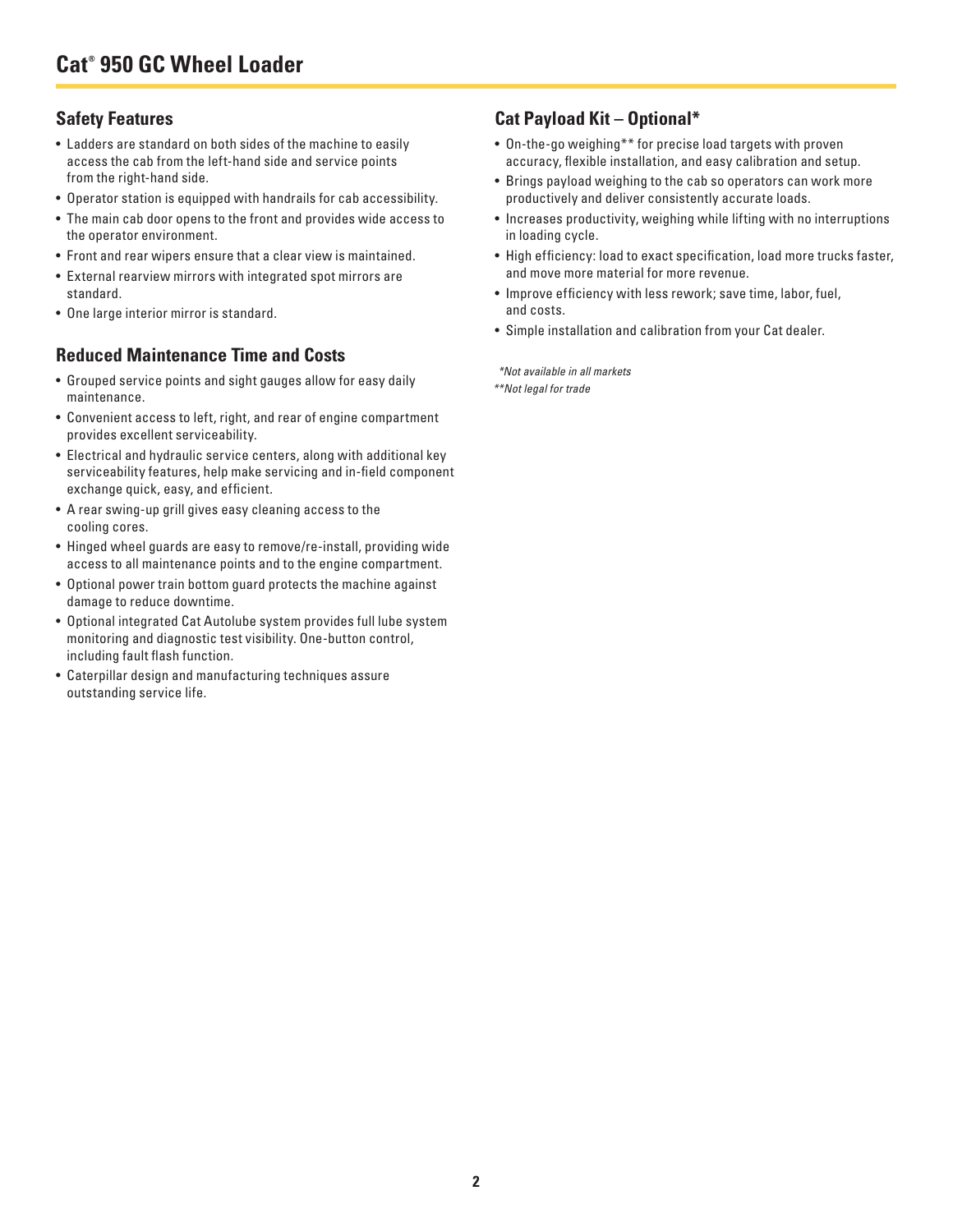## **Standard and Optional Equipment**

Standard and optional equipment may vary. Consult your Cat dealer for details.

|                                                                                                      | <b>Standard</b> | <b>Optional</b> |
|------------------------------------------------------------------------------------------------------|-----------------|-----------------|
| <b>OPERATOR ENVIRONMENT</b>                                                                          |                 |                 |
| Air conditioning (HVAC) with 10 vents and filter<br>unit located outside of cab                      |                 |                 |
| Bucket/work tool function lockout                                                                    |                 |                 |
| Cab, pressurized and sound suppressed                                                                |                 |                 |
| Camera, rearview                                                                                     |                 |                 |
| Coat hook                                                                                            |                 |                 |
| Computerized monitoring system                                                                       | ✓               |                 |
| Cup holders and personal tray on right console                                                       | ✓               |                 |
| Doors, service access (locking)                                                                      | ✓               |                 |
| <b>Heater and defroster</b>                                                                          |                 |                 |
| Horn                                                                                                 | ✓               |                 |
| Mirrors, rearview internal and external                                                              | ✓               |                 |
| Pilot hydraulic controls, lift and tilt function; two (2)<br>single axis levers or joystick          |                 |                 |
| 12V power port (10A)                                                                                 |                 |                 |
| Radio installation, complete                                                                         |                 |                 |
| ROPS/FOPS structure                                                                                  |                 |                 |
| Seat, Cat Comfort (cloth), mechanical suspension                                                     | ✓               |                 |
| Seat, air suspended                                                                                  |                 |                 |
| Steering column, adjustable angle                                                                    | ✓               |                 |
| Steering, secondary, electrical                                                                      |                 |                 |
| Storage tray behind seat                                                                             | ✓               |                 |
| Window, sliding (left and right sides)                                                               |                 |                 |
| Wipers/washers (front and rear)                                                                      |                 |                 |
| <b>POWER TRAIN</b>                                                                                   |                 |                 |
| Brakes, full hydraulic enclosed wet-disc                                                             |                 |                 |
| Cat C7.1 Tier 3 equivalent                                                                           |                 |                 |
| EIMS (Engine Idle Management System)                                                                 |                 |                 |
| Fan, radiator, electronically controlled,<br>hydraulically driven, temperature sensing, on<br>demand |                 |                 |
| Fan, reversing cooling, automatic and<br>manual control                                              |                 |                 |
| Filter, fuel primary/secondary/tertiary                                                              |                 |                 |
| Filters, engine air, primary/secondary                                                               |                 |                 |
| Fuel priming pump (manual)                                                                           |                 |                 |
| Fuel/water separator                                                                                 | ✓               |                 |
| Muffler, sound suppressed                                                                            |                 |                 |
| Radiator, unit core (9.5 fpi) with ATAAC                                                             |                 |                 |
| Starting aid, glow plugs                                                                             | ✓               |                 |
| Switch, transmission neutralizer lockout                                                             |                 |                 |
| Torque converter                                                                                     |                 |                 |
| Transmission, automatic, power shift (4F/3R),                                                        |                 |                 |

Transmission, automatic, power shift (4F/3R), kick-down function, overspeed protection

| <b>Standard</b> | <b>Optional</b> |                                                                                     | <b>Standard</b> | <b>Optional</b> |
|-----------------|-----------------|-------------------------------------------------------------------------------------|-----------------|-----------------|
|                 |                 | <b>HYDRAULICS</b>                                                                   |                 |                 |
| ✓               |                 | Dedicated brake and fan gear pump                                                   | ✓               |                 |
|                 |                 | Dedicated load sensing steering pump                                                | ✓               |                 |
| ✓               |                 | Load sensing implement system pilot operated                                        | ✓               |                 |
| ✓               |                 | Quick coupler control                                                               |                 | ✓               |
|                 | ✓               | Ride control                                                                        |                 |                 |
| ✓               |                 |                                                                                     |                 |                 |
| ✓               |                 | S.O.S <sup>SM</sup> oil sampling valves                                             | ✓               |                 |
| ✓               |                 | 3rd function with additional dedicated single<br>axis lever                         |                 |                 |
| ✓               |                 |                                                                                     |                 |                 |
| ✓               |                 | <b>ELECTRICAL</b>                                                                   |                 |                 |
| ✓               |                 | Alarm, back-up/main disconnect switch                                               | ✓               |                 |
|                 |                 | Alternator (115-amp, brush type)                                                    | ✓               |                 |
| ✓               |                 | Batteries, maintenance free (2×900 CCA)                                             | ✓               |                 |
| ✓               |                 | Ignition key; start/stop switch                                                     | ✓               |                 |
| $\checkmark$    |                 | Lighting system: 4 halogen work lights                                              | ✓               |                 |
|                 | ✓               | Lighting system: 8 halogen work lights<br>Lighting system: 4 LED work lights        |                 | ✓               |
|                 |                 |                                                                                     |                 |                 |
| ✓               |                 | Lights: warning beacon<br>Roading lights with high/low beam and F and R             |                 | ✓               |
| ✓               |                 | turn signals                                                                        |                 |                 |
|                 | ✓               | Starter, electric (heavy duty)                                                      |                 |                 |
| ✓               |                 | Starting and charging system, 24V                                                   |                 |                 |
|                 | ✓               | <b>ADDITIONAL EQUIPMENT</b>                                                         |                 |                 |
| ✓               |                 | Autolube system                                                                     |                 |                 |
| ✓               |                 | Cold weather starting (batteries 2×1,400 CCA                                        |                 |                 |
| ✓               |                 | and ether starting aid)                                                             |                 |                 |
|                 |                 | Counterweight, 1800 kg                                                              | ✓               |                 |
| ✓               |                 | Differentials, limited slip                                                         |                 | ✓               |
|                 |                 | Fenders (front and rear) steel                                                      | ✓               |                 |
| ✓               |                 | Fender extensions or roading                                                        |                 | ✓               |
|                 |                 | Grill, airborne debris                                                              | ✓               |                 |
|                 |                 | Hitch, drawbar with pin                                                             | ✓               |                 |
|                 |                 | Hood, metallic panels on steel structure                                            | ✓               |                 |
|                 |                 | L3 bias or radial tires                                                             | ✓               |                 |
|                 |                 | L5 traction tires                                                                   |                 | ∕               |
| ✓               |                 | Power train guard                                                                   |                 | ✓               |
| ✓               |                 | Precleaner, turbine                                                                 |                 | ✓               |
| ✓               |                 | Product Link™ ready                                                                 |                 | ✓               |
| ✓               |                 | Toolbox                                                                             |                 | ✓               |
| ✓               |                 | Windshield guard                                                                    |                 |                 |
| ✓               |                 | <b>LINKAGE</b>                                                                      |                 |                 |
| ✓               |                 | Fusion quick coupler control                                                        |                 | ✓               |
| ✓               |                 | Lift and bucket return-to-dig kickouts<br>(electro-magnetic), mechanical adjustment | ✓               |                 |
| ✓               |                 | Z-bar, fabricated crosstube/tilt lever                                              | ✓               |                 |
|                 |                 |                                                                                     |                 |                 |

*Not all features are available in all regions. Please check with your local Cat dealer for specific offering availability in your area.*

*For additional information, refer to the Technical Specifications brochures for the 950 GC model available at www.cat.com or your Cat dealer.*